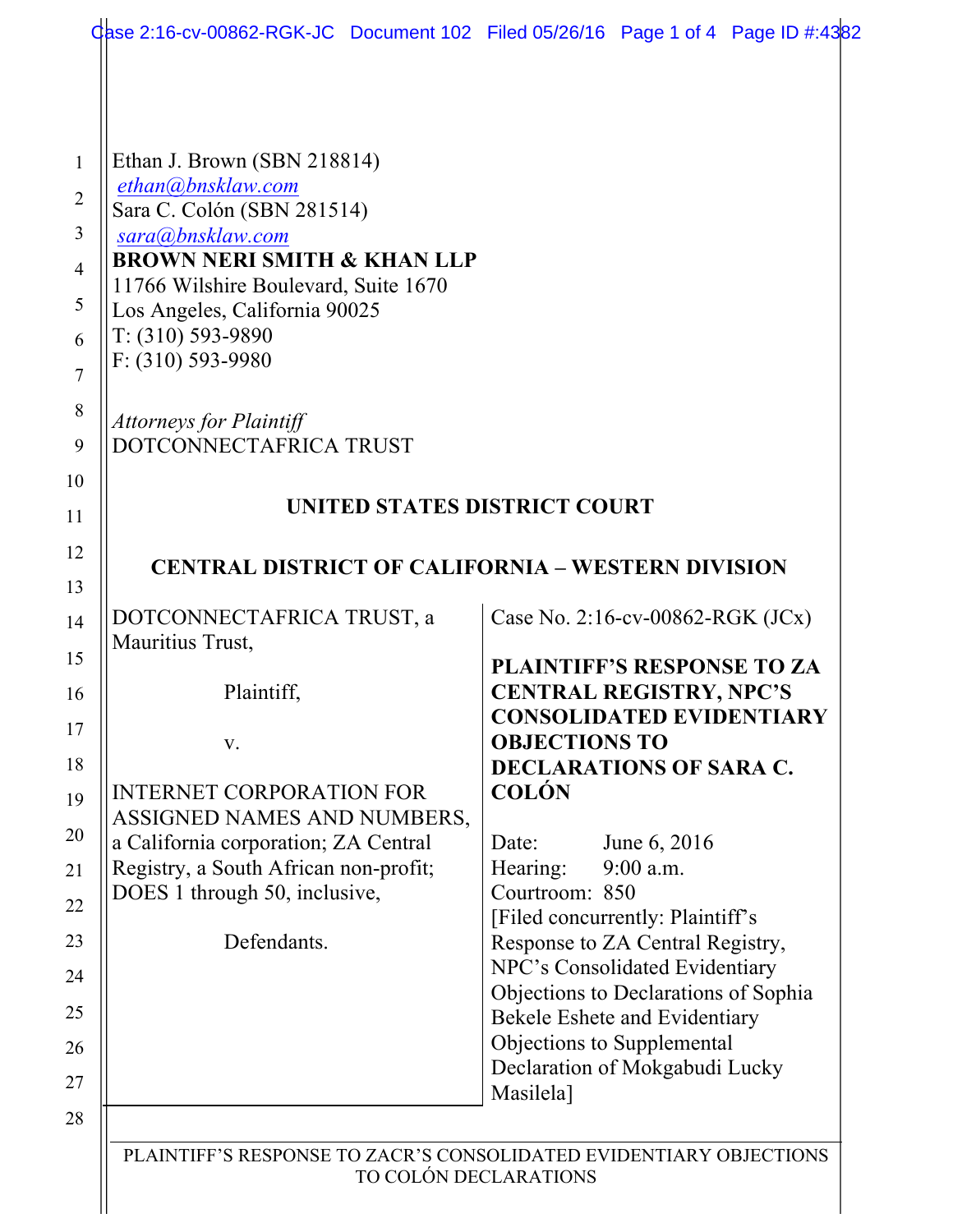Plaintiff DOTCONNECTAFRICA TRUST ("DCA") hereby responds to ZA Central Registry, NPC's ("ZACR") evidentiary objections to the declarations of Sara C. Colón (Dkt. No. 46 – "Colón Decl."; Dkt. No. 92 – "Colón II Decl.").

As an initial matter, the Court should not consider ZACR's objections to the Colón. Decl., which DCA filed with its motion for preliminary injunction papers. Evidentiary objections must be filed before a hearing on the motion to which they relate. *See Traylor v. Pyramid Servs.,* 2008 U.S. Dist. LEXIS 73494 at \*4 (C.D. Cal. September 23, 2008). ZACR was served with the initial preliminary injunction motion and supporting declarations on March 22, 2016, had counsel as of April 1, 2016, and could have made evidentiary objections to the declarations filed in support of the preliminary injunction papers before the Court ruled on April 12, 2016. *See* Docket No. 55; Declaration of Sara C. Colón (Docket No. 92) Ex. 5. At the very least, ZACR could have filed these evidentiary objections with its initial motion for reconsideration. Its failure to do so was apparently calculated to prevent DCA from addressing those objections in its opposition.

Furthermore, ZACR's objections are made after the Court considered the evidence and made its ruling. Thus, the Court accepted the evidence and ZACR waived any objections. Accordingly, these objections are not timely and the Court should not consider them. For the same reasons, DCA declines to respond to ZACR's specific objections to the Colón Decl. (Docket No. 46).

DCA responds to the Colón II Declaration as follows (Docket No. 92):

| <b>Colón II Declaration</b>    | <b>ZACR's Objection</b>    | <b>DCA's Response</b> | <b>Ruling</b> |  |
|--------------------------------|----------------------------|-----------------------|---------------|--|
| <b>[5</b> : "DCA's application | Relevance. [Fed. R. Evid.] | ZACR' knowledge of    |               |  |
| for a temporary                | 403]. The documents        | the temporary         |               |  |
| restraining order and          | themselves are the best    | restraining order     |               |  |
| motion for preliminary         | evidence of their content. | papers is relevant to |               |  |
| injunction contained           | [Fed. R. Evid. 1002].      | show its knowledge    |               |  |

## **PLAINTIFF'S RESPONSE**

PLAINTIFF'S RESPONSE TO ZACR'S CONSOLIDATED EVIDENTIARY OBJECTIONS TO COLÓN DECLARATIONS

1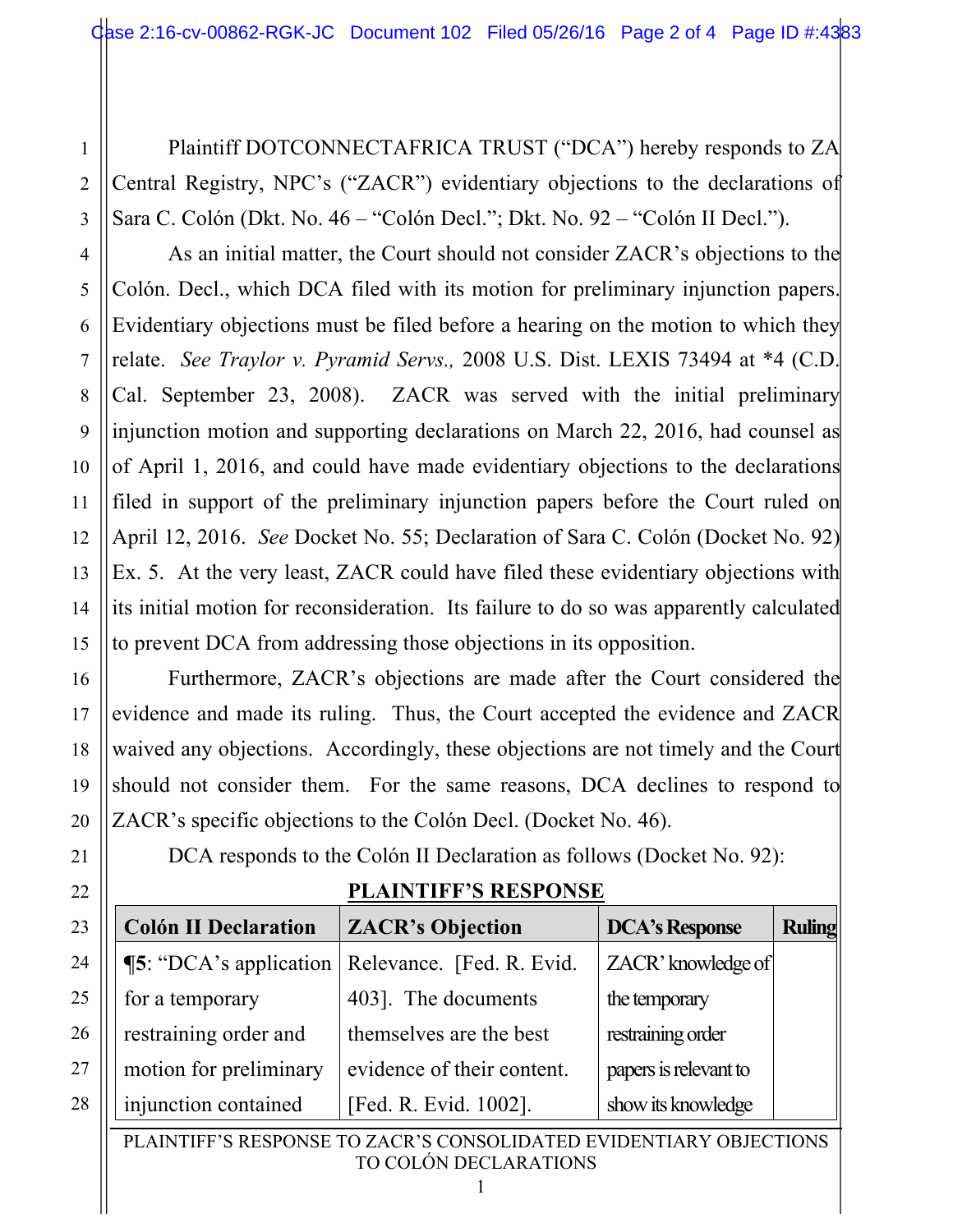| Qase 2:16-cv-00862-RGK-JC Document 102 Filed 05/26/16 Page 3 of 4 Page ID #:4384 |  |  |  |
|----------------------------------------------------------------------------------|--|--|--|
|                                                                                  |  |  |  |

| $\mathbf{1}$   | arguments that were                                                                         |                            | and notice of the issues               |  |  |
|----------------|---------------------------------------------------------------------------------------------|----------------------------|----------------------------------------|--|--|
| $\overline{2}$ | almost identical."                                                                          |                            | in the preliminary                     |  |  |
| 3              |                                                                                             |                            | injunction papers,                     |  |  |
| $\overline{4}$ |                                                                                             |                            | which raised nearly                    |  |  |
| 5              |                                                                                             |                            | identical facts and                    |  |  |
| 6              |                                                                                             |                            | legal issues.                          |  |  |
| 7              | $\P$ 8 & Ex. 5                                                                              | Relevance. [Fed. R. Evid.] | The email                              |  |  |
| 8              | "Attached hereto as                                                                         | 403].                      | demonstrates that                      |  |  |
| 9              | Exhibit 5 is a true and                                                                     |                            | ZACR had counsel                       |  |  |
| 10             | correct copy of the                                                                         |                            | prior to the Court's                   |  |  |
| 11             | email chain between                                                                         |                            | order on the Motion                    |  |  |
| 12             | myself and counsel for                                                                      |                            | for a Preliminary                      |  |  |
| 13             | ZACR beginning on                                                                           |                            | Injunction and that                    |  |  |
| 14             | April 1, 2016."                                                                             |                            | instead of seeking                     |  |  |
| 15             |                                                                                             |                            | leave for additional                   |  |  |
| 16             |                                                                                             |                            | briefing on ZACR's                     |  |  |
| 17             |                                                                                             |                            | behalf, ZACR choose                    |  |  |
| 18             |                                                                                             |                            | not to take action                     |  |  |
| 19             |                                                                                             |                            | while contemplating a                  |  |  |
| 20             |                                                                                             |                            | personal jurisdiction                  |  |  |
| 21             |                                                                                             |                            | defense.                               |  |  |
| 22             |                                                                                             |                            |                                        |  |  |
| 23             | Dated: May 26, 2016                                                                         |                            | <b>BROWN NERI SMITH &amp; KHAN LLP</b> |  |  |
| 24             |                                                                                             |                            |                                        |  |  |
| 25             | Ethan J. Brown<br>By: $/s/$                                                                 |                            |                                        |  |  |
| 26             | Ethan J. Brown                                                                              |                            |                                        |  |  |
| 27             | Attorneys for Plaintiff                                                                     |                            |                                        |  |  |
| 28             | DOTCONNECTAFRICA TRUST                                                                      |                            |                                        |  |  |
|                | PLAINTIFF'S RESPONSE TO ZACR'S CONSOLIDATED EVIDENTIARY OBJECTIONS<br>TO COLÓN DECLARATIONS |                            |                                        |  |  |
|                |                                                                                             | 2                          |                                        |  |  |
|                |                                                                                             |                            |                                        |  |  |